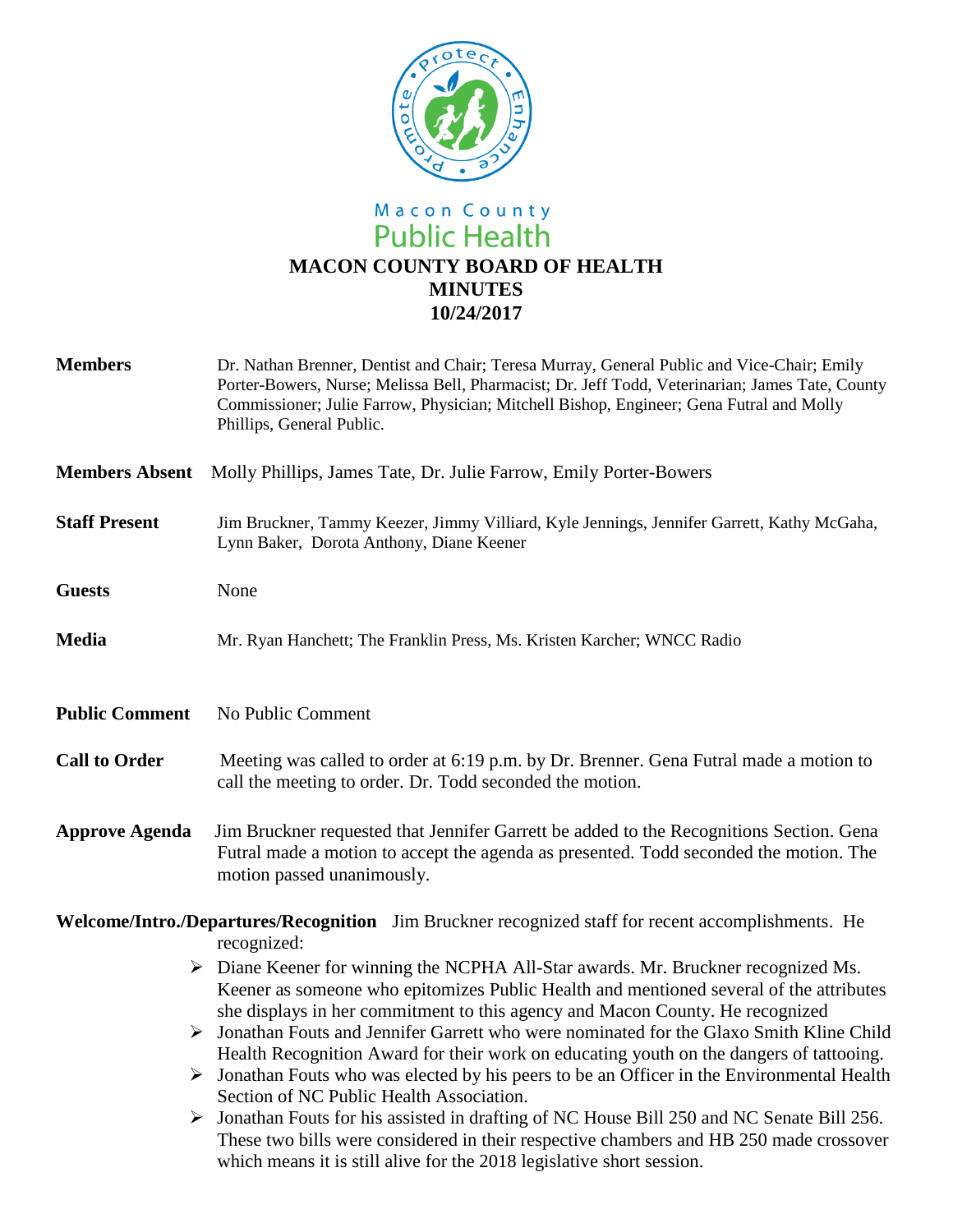**Closed Session** None

**Presentations** None

Approve Minutes of Previous Meeting Melissa Bell made a motion to accept the minutes as approved. Gena Futral seconded the motion. The motion passed unanimously.

#### **Old Business**

# A. FY17 Budget Close

Dorota Anthony gave FY17 Budget Close Out Report to the board. A few revenue lines increased. Medicaid Cost Settlement money that did not get expended in FY17 is being carried forward to FY18 Budget which increased County net cost in FY17 From 73% to 78% (portion of county dollars actually budgeted for FY17).

## B. Quarterly Budget Update

Dorota Anthony gave the FY18 Quarterly Budget Update to the Board. Expenses were at 20% which was below the target of 33.33%. Some lines were higher, for example flu expenditures, due to these funds being expended early in the fiscal year. Revenue is at 23.8% is slightly below target of 33.33% (this will improve once we deposit the Medicaid Cost Settlement check we received for FY16.

#### **New Business**

A. Annual Review of Health Director's Job Description

Tammy Keezer presented to the board the requirements for the Health Director's job description and Performance Evaluation (See Handout). Tammy led the board in discussion regarding the Health Director's job description.

#### B. Evaluation Committee

Dr. Brenner said that in the past the committee typically consisted of the Chair, Vice Chair and one other board member. Dr. Benner asked the board members present if there were any volunteers. Ms. Murray and Ms. Bell agreed to participate on the committee.

#### C. Changes to Acceptable Blood Lead Levels in Children

Kyle Jennings reviewed for the board an overview of the Lead Program and what it consists of. He stated that there was a recent change to lower the threshold in which blood lead level is investigated from 10 to 5 mg/dl for children and pregnant women. Two staff are currently authorized in the Lead Program. Mr. Jennings is looking at having more staff obtain their authorization in the Lead Program. He expects the caseload to increase. Mr. Bishop asked how the lead levels are obtained. Mr. Bruckner gave child health and WIC program as examples where blood lead levels are obtained. Mr. Dr. Brenner asked how enforcement will be handled. Mr. Jennings responded that most land owners or renters allow EH staff to enter the property.

D. Environmental Health Regulatory Reform

Permit extension Act was passed originally by House and Senate. The governor vetoed the bill, SB 16. Legislators, with a 3/5 majority, passed the bill with a veto override. Every septic permit that has been issued since 2000 is now valid until December 31, 2020. This could reduce EH revenue. Bringing old dead permits backed to life will have some consequences and conflicts with well permits that have been issued. There is an obligation by Environmental Health to make a site visit before any permit older than five years is installed. Realtors will have to be diligent with researching in order to protect their liability, as will Environmental Health. Dr. Todd asked does the well trump the septic if there is a conflict. Mr. Jennings said basically whatever is installed first wins and he expects some to go into litigation. Ms. Futral asked if this changes anything related to new permits as we move